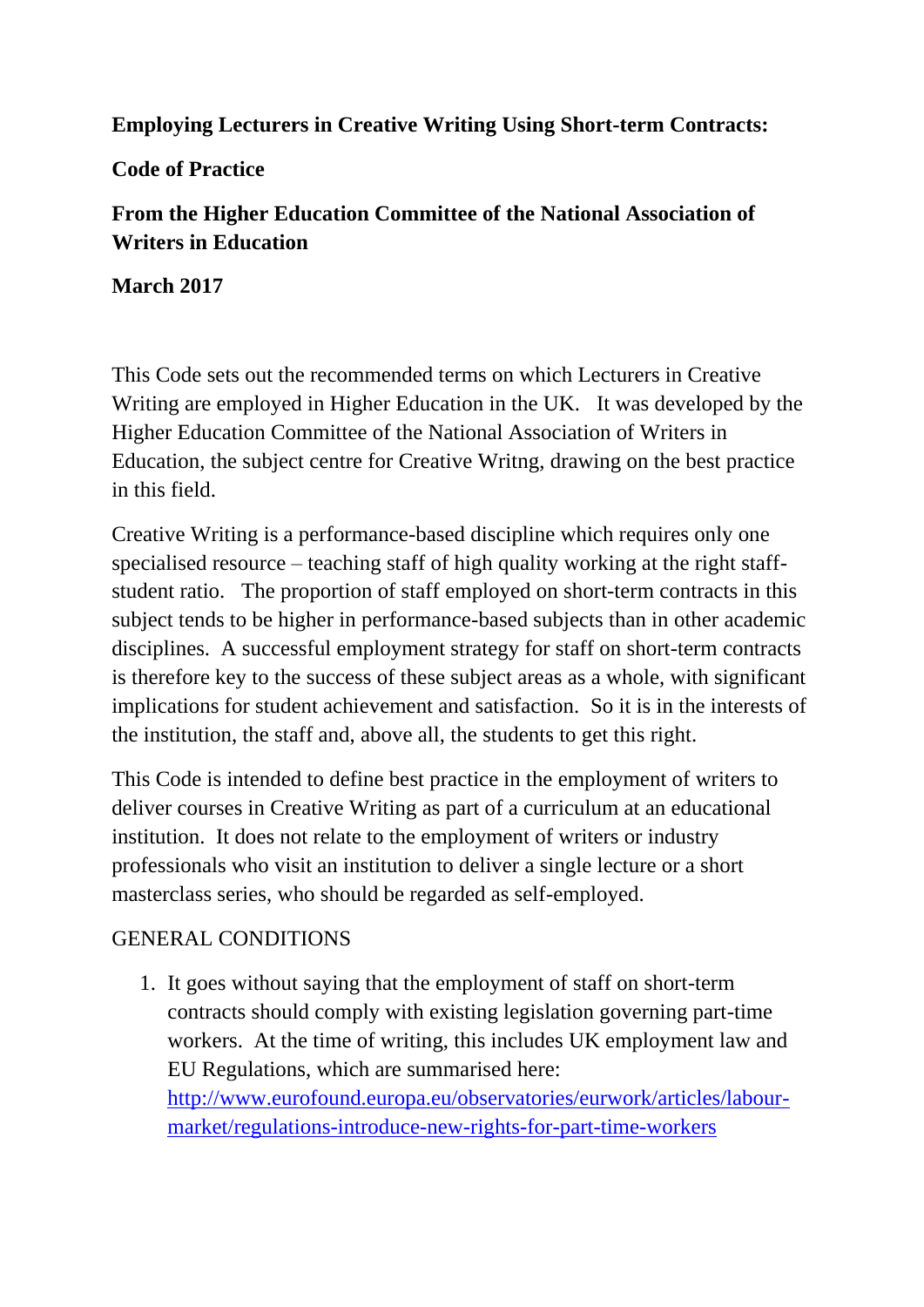- 2. Best practice in the teaching of Creative Writing is also defined in the QAA subject benchmark, which can be found here [http://www.qaa.ac.uk/publications/information-and](http://www.qaa.ac.uk/publications/information-and-guidance/publication?PubID=3050#.V_4P0_krIdU)[guidance/publication?PubID=3050#.V\\_4P0\\_krIdU.](http://www.qaa.ac.uk/publications/information-and-guidance/publication?PubID=3050#.V_4P0_krIdU) This includes recommended class sizes and support for Lecturers' own creative practice.
- 3. Employers would be well advised to follow legal developments in this field, such as the cases involving Uber, Deliveroo and Pimlico Plumbers.
- 4. Employers should also be aware of the campaign against casual contracts in progress at the University College Union (UCU.)

# UNION MEMBERSHIP & REPRESENTATION

- 1. The University & College Union is the appropriate body to represent the interests of staff on short-term contracts in higher education. The employing institution should recognise the Union.
- 2. Additionally, a representative of staff on short-term contacts may be elected among those employees and included in all appropriate management meetings and briefings.

## **CONTRACTS**

- 1. Short-term contracts should state clearly:
	- a. The course(s) or modules which the Lecturer has agreed to teach.
	- b. The dates on which employment begins and ends.
	- c. The rate of pay offered and what this includes. Teaching in any performance-based discipline requires more than contact hours with students. Lecturers will need to prepare teaching sessions, an activity that may include reading set texts, writing lectures or seminar notes, reading and commenting on workshop submissions, and may also interact with students outside class hours. They may also need to provide extra teaching for students with special needs. The contract should indicate, possibly in an appendix, the range of activities which is expected of the Lecturer.
	- d. Expenses payments what is allowable and how to claim.
	- e. The location at which the teaching will take place.
	- f. Special terms, such as the achievement of key performance indicators.
	- g. Restrictions, such as work for competitor institutions.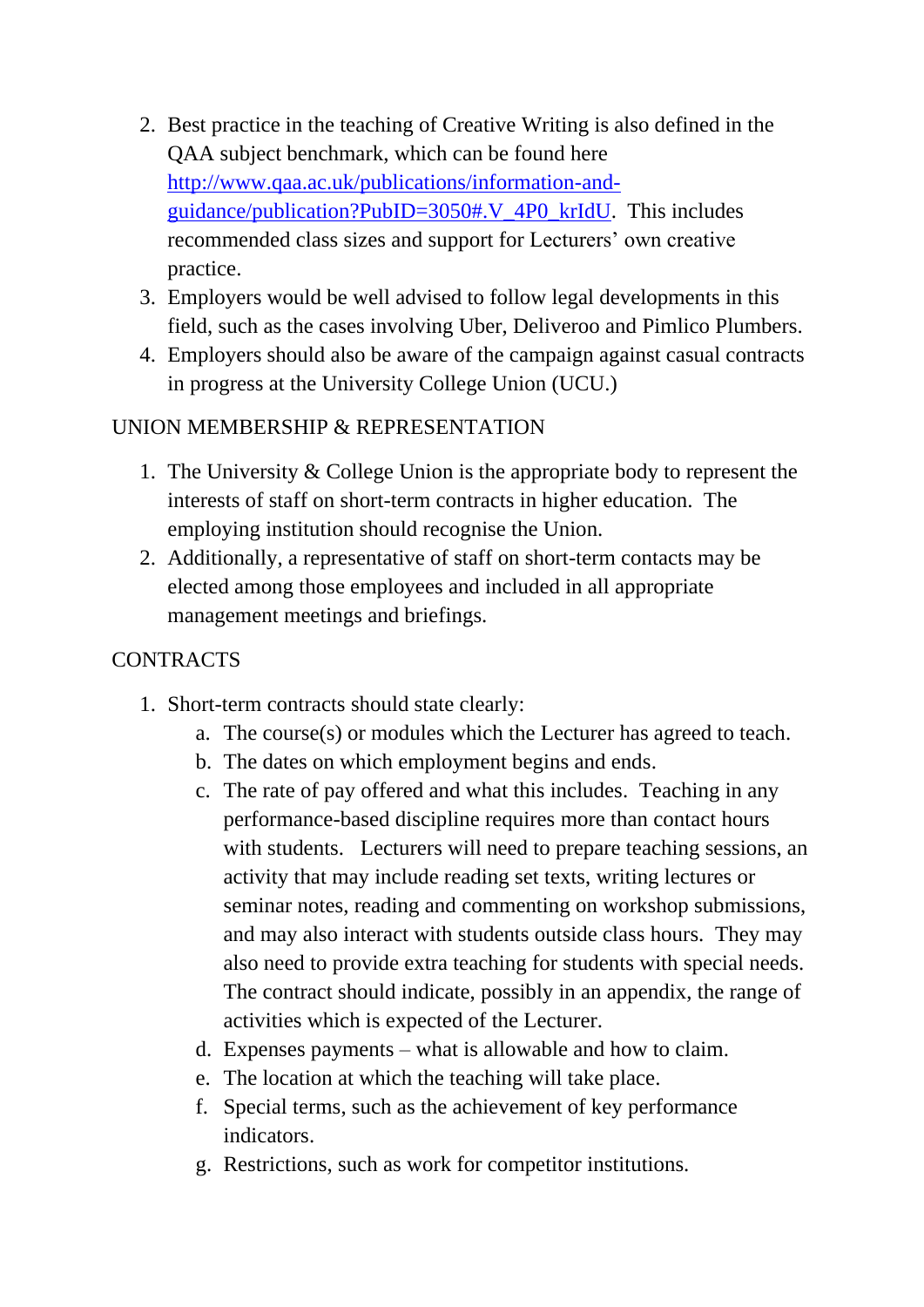- h. Dispute and appeal procedures.
- 2. Contracts should be offered in good time for Lecturers to prepare their teaching well – at least 4 and preferably 12 weeks before teaching starts. If an institution is unable to draw contracts in reasonable time, a letter of appointment should be issued as soon as possible to confirm their commitment to employ the Lecturer.

#### CAREER PATH

- 1. The career path of a Lecturer on a short-term contract should be clearly indicated, so that the employee understands what must be achieved at each career stage in order to progress to the next. The path may include steps such as:
	- a. A period of probation. Lecturers on short-term contracts may be teaching anything from a few sessions to several courses over the whole academic year. A probationary period could be defined as employment over a period of more 26 weeks, or over more than a period of two academic years, irrespective of teaching hours.
	- b. The requirement or option of professional training, either in-house or nationally accredited. Short-term employees should have the same access to CPD as staff members, with time and financial considerations taken into account.
	- c. Annual development review meeting.
	- d. Research expectations, bearing in mind that in Creative Writing research outputs are typically creative work such as novels, short stories, scripts or poetry.
	- e. Ownership of intellectual property generated by the contracted employment – copyright of teaching materials should rest with the lecturer.
	- f. Compliance with ethical standards and any process necessary to demonstrate this.
	- g. Progression to employment on the staff.
	- h. Disputes procedures.
	- i. Re-employment or redundancy.
- 2. Lecturers on short-term contracts should be included in all the activities which enable them to perform well in their roles, which will include